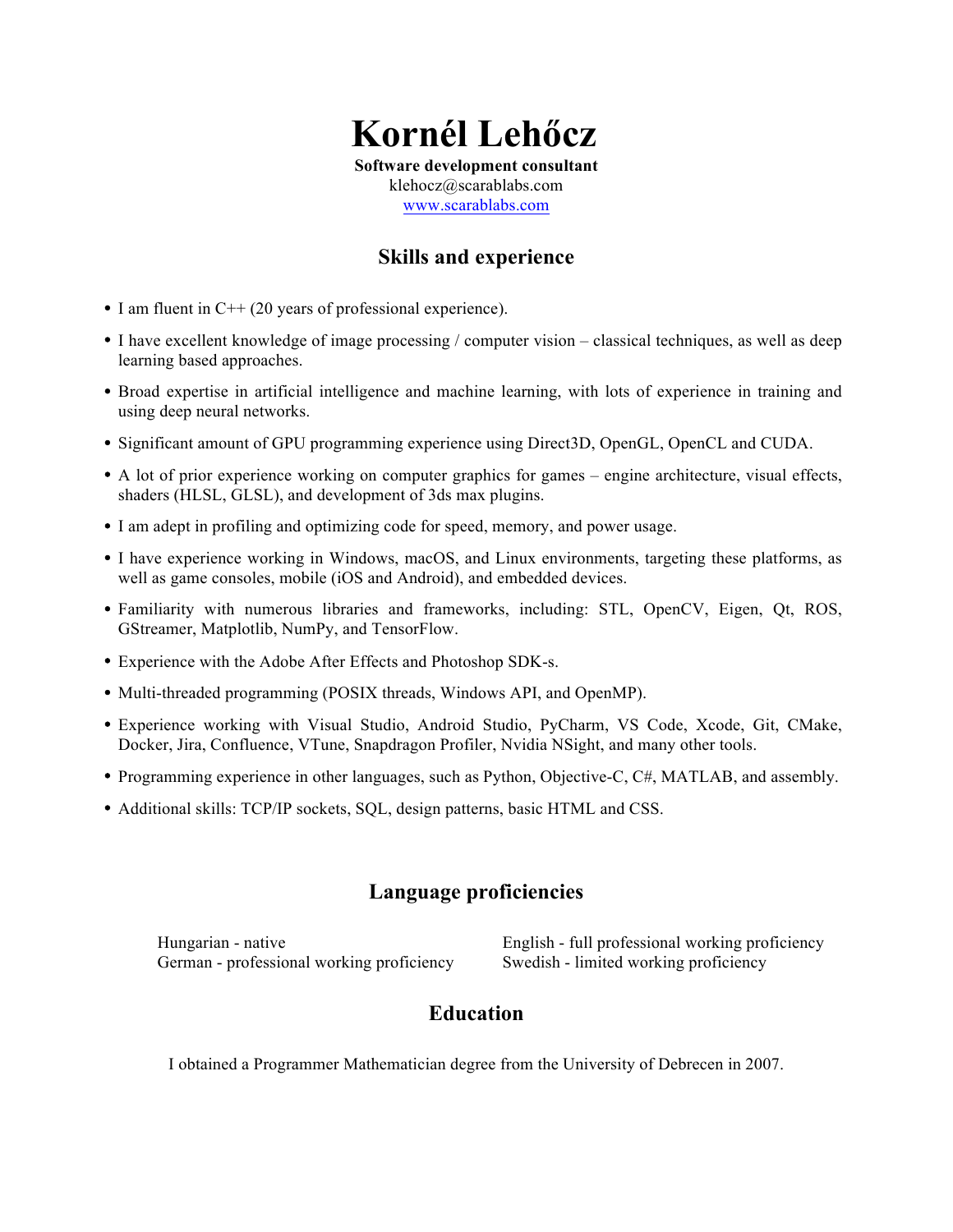## **Work history**

**Principal Programmer**

**GPU Software Engineer (contract)**

Scarab Labs

I created Scarab Darkroom - a digital camera raw converter and photo editor, and various Adobe Photoshop and After Effects plug-ins. I developed numerous image processing algorithms, including a fast, high quality demosaic algorithm, and several noise filters, among them a deep learning based approach. I am currently working on a video enhancement SDK for Android featuring motion blur reduction, image stabilisation, and denoising. I also help other companies with algorithm development, AI, optimisation, and GPU programming. My clients come from various industries, including automotive, imaging, robotics and industrial automation. (See below for a selection of client-projects.)

| <b>Computer Vision Algorithm Engineer (contract)</b><br>Carl Zeiss                                                                                                                        | November 2021 – February 2022<br>remote                      |
|-------------------------------------------------------------------------------------------------------------------------------------------------------------------------------------------|--------------------------------------------------------------|
| Computer vision algorithm development for an iOS app.                                                                                                                                     |                                                              |
| <b>Camera Systems Engineer (contract)</b><br>Vay Technology                                                                                                                               | February 2021 – October 2021<br>Berlin, Germany              |
| I helped this start-up in the autonomous driving space with enhancing image quality (e.g. ISP tuning) and<br>improving the video pipeline.                                                |                                                              |
| <b>Computer Graphics / Vision Algorithm Engineer (contract)</b><br><b>ISRA Vision</b>                                                                                                     | <b>February 2021 – June 2021</b><br>remote                   |
| I worked on simulation using computer graphics and on image processing / computer vision algorithms for<br>the detection of car paint defects.                                            |                                                              |
| Data Scientist (contract)<br>MHP - A Porsche Company                                                                                                                                      | November 2020 – December 2020<br>remote / Wolfsburg, Germany |
| Developing a proof of concept for detecting manufacturing errors using computer vision / deep learning.                                                                                   |                                                              |
| <b>Computer Vision / GPU Programming Consultant (contract)</b><br>Biorüben Forschungs GbR<br>Adapting computer vision algorithms for running on Nvidia GPU-s using OpenCV, NPP, and CUDA. | <b>July 2020 – November 2020</b><br>remote                   |

| <b>OI U BUILWALU ENGINUL TUNU AUT</b>                                                          | $J^{\mu}$ uly 2017 – Schichiber 2017 |  |  |
|------------------------------------------------------------------------------------------------|--------------------------------------|--|--|
| Imint Image Intelligence                                                                       | Uppsala, Sweden                      |  |  |
| Optimization of video processing algorithms running on the GPU (using OpenGL ES 3.1 and        |                                      |  |  |
| OpenCL 2.0) for lower battery usage on Android devices, and porting of an algorithm to OpenCL. |                                      |  |  |

*Berlin, Germany*

**July 2019 – September 2019**

**May 2008 – present**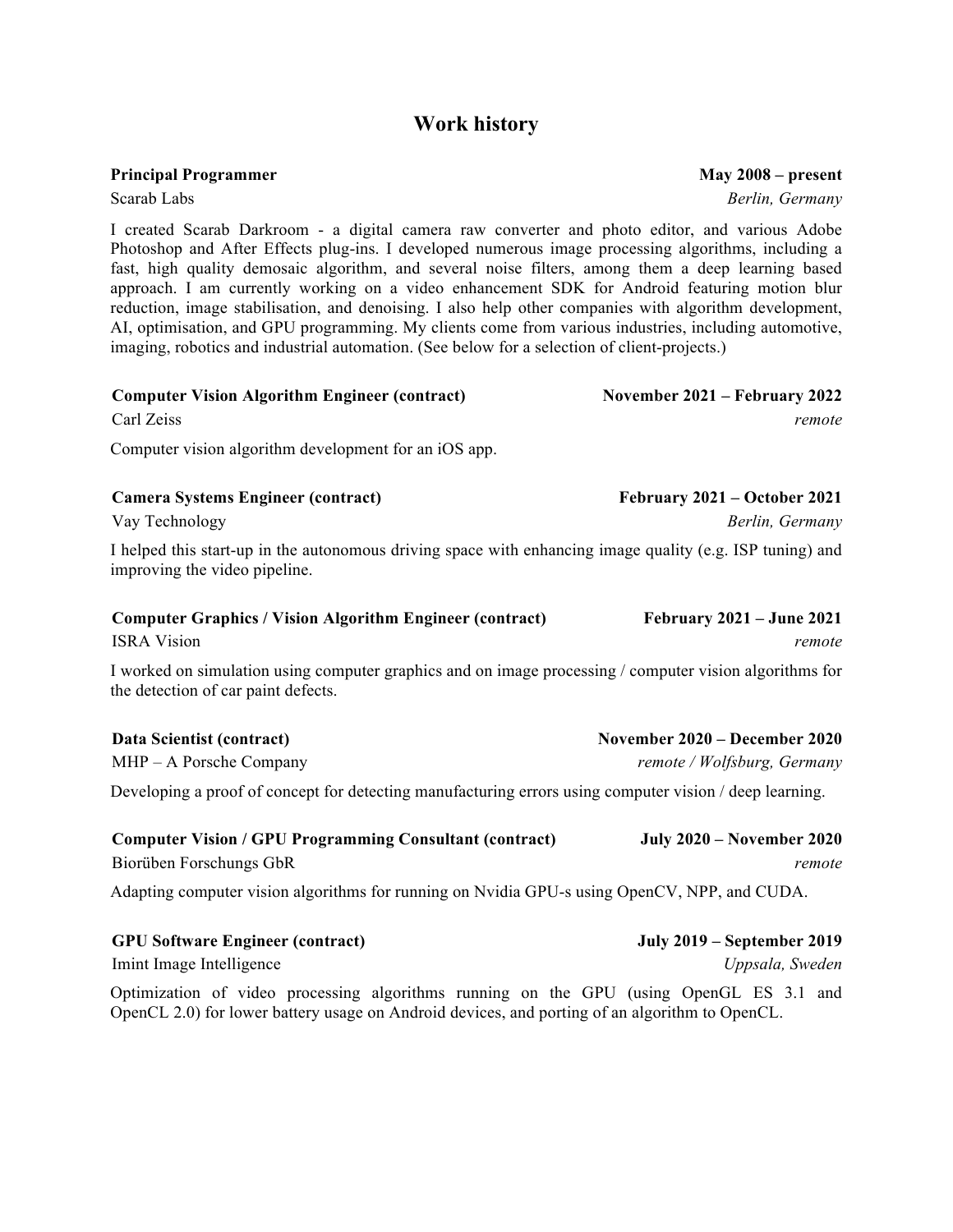#### **AI Algorithm Engineer (contract)**

Unibap

Development of a robotic grasp planning algorithm and a test / simulation environment.

#### **Computer Vision Algorithm Developer (contract)**

Delphi Automotive

I worked in the computer vision algorithm team on an advanced driver assistance system (ADAS) – evaluating and improving algorithms, optimizing them for a Texas Instruments C66x DSP, troubleshooting, debugging, resolving issues, and creating unit tests. Systems worked on: lane departure warning, camera calibration, camera processing.

| <b>Software Development Consultant (contract)</b> | <b>December 2014 – May 2015</b> |
|---------------------------------------------------|---------------------------------|
| ThyssenKrupp                                      | Kiel, Germany / remote          |
| Optimizing a 3D CAD data conversion process.      |                                 |

#### **Senior 3D Engine Programmer (contract)**

Atomic Motion

I worked on the PC / Xbox 360 game Raven Squad, making improvements to an existing 3D engine.

#### **Programmer**

Eidos Hungary

I worked on Battlestations: Midway. I programmed visual effects, fixed bugs, and optimized the engine. Later I was involved in creating the prototype of Battlestations: Pacific. I wrote shaders and implemented features, such as HDR rendering, tone mapping.

#### **Graphics Programmer**

Bizarre Creations

I was involved in the development of the company's proprietary 3D engine for The Club. I worked on visual effects, shaders, implemented HDR rendering, and was in charge of post-processing effects.

#### **GPU Software Engineer (contract)**

T5 Labs

I worked on T5 Labs's game streaming (cloud gaming) technology, specifically on the server side lowlatency, GPU-accelerated MPEG4 video encoder.

#### **3D Engine Programmer (contract)**

Invictus Games

I wrote all Direct3D-specific parts of the 3D engine for the PC racing game Street Legal, and created several plug-ins for 3ds max. I also helped finish Invictus's earlier game, 1NSANE.

#### **September 2005 – March 2006**

*Liverpool, UK*

## **May 2003 – July 2005**

*Debrecen, Hungary*

**October 2000 – October 2002**

*remote*

## *Uppsala, Sweden / remote*

**July 2017 – December 2017**

**September 2016 – March 2017** *Wuppertal, Germany / remote*

**January 2008 – April 2008**

*Budapest, Hungary*

**April 2006 – July 2007**

*Budapest, Hungary*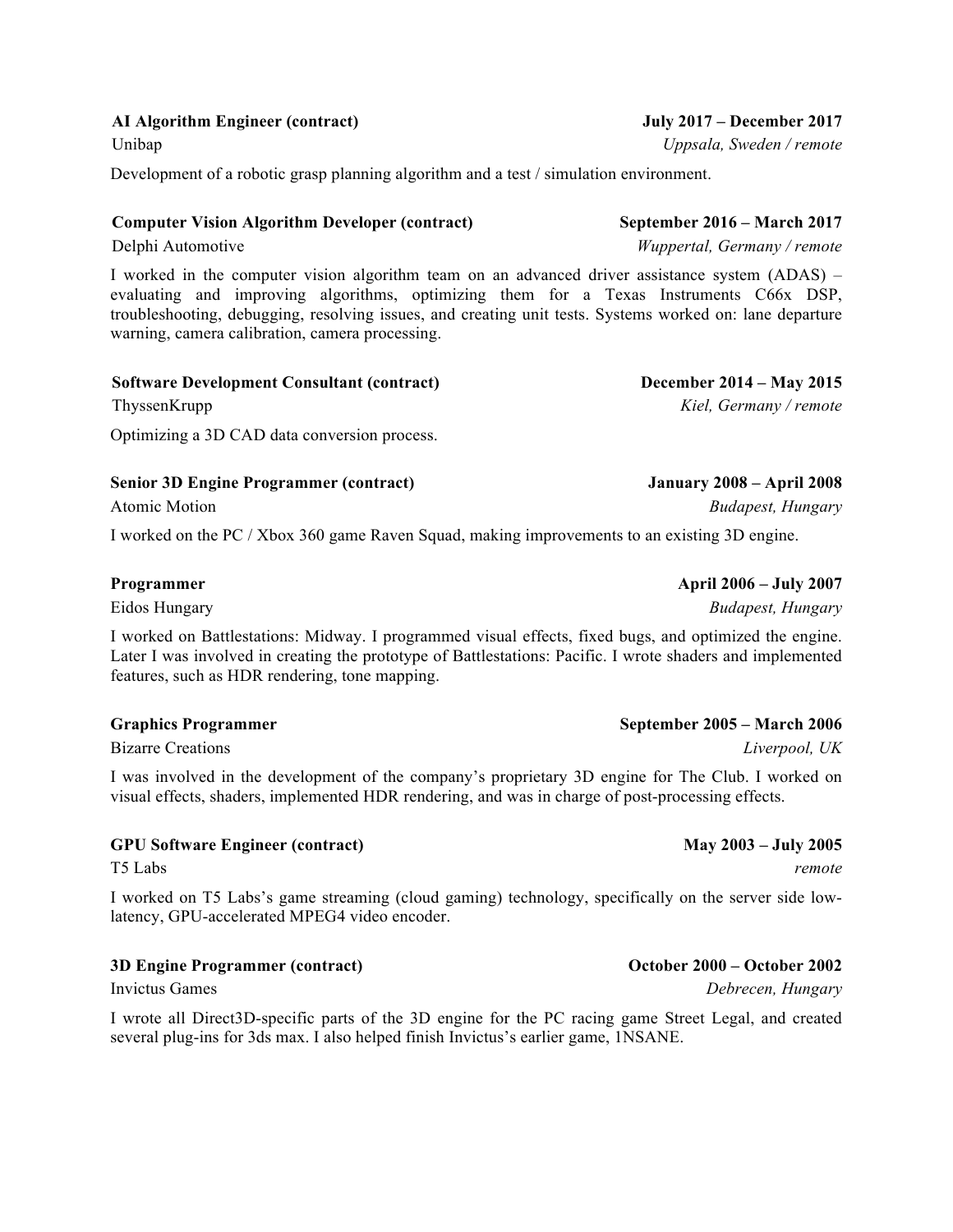### **Hobby**

I have started programming at an early age with the dream of one day becoming a game programmer. In the late 90-s I became involved in the Amiga demoscene, and was a member of the groups Frame 18 and Scoopex. I went on to pursue a career in game development, which I have since left behind me, but I still enjoy playing video games. One of my more recent hobbies is photography. This has inspired me to take an interest in the image processing algorithms used to make the most out of digital camera images, and led to me writing my own photo processing software - Scarab Darkroom.

## **Softography**

**Scarab Darkroom** (first public release in 2009, latest update 2020) A digital camera raw file converter and photo editor, which excels with its speed and ease of use. www.scarablabs.com/scarab-darkroom

**Custom Photoshop plug-ins for Stoll AG & Co. KG** (2018) Three plug-ins to help with verifying textile patterns. (Windows/Mac)

**Scarab Star Filter 1.0 - 2.0 for Adobe After Effects** (released in 2011, 2012) A plug-in for applying a star filter effect to highlights in video footage. www.scarablabs.com/star-filter-after-effects

**T-Seps 2.0** (released in 2010) A Photoshop plug-in for making colour separations for T-shirt printing. (Windows/Mac) t-seps.com

**Scarab Star Filter 1.0 - 2.01 for Adobe Photoshop** (released in 2009, 2010) A filter plug-in for applying a star effect to highlights in an image. (Windows/Mac) www.scarablabs.com/star-filter-photoshop

**Raven Squad: Operation Hidden Dagger** (released in 2009) A tactical shooter for Xbox 360 and PC. www.youtube.com/watch?v=0KS6NbuqO8M

**Codename Panzers: Cold War** (released in 2009) A real-time strategy game for the PC published by Atari. www.youtube.com/watch?v=GIAtxcmfUuc&hd=1

**Battlestations: Pacific (released in 2009)** A WWII action strategy game for Xbox 360 and PC. www.youtube.com/watch?v=23WEAyGLF50

**The Club** (released in 2008) A 3rd person shooter published by Sega for Xbox 360, PlayStation 3, and PC. www.youtube.com/watch?v=i2lauM9ue0w